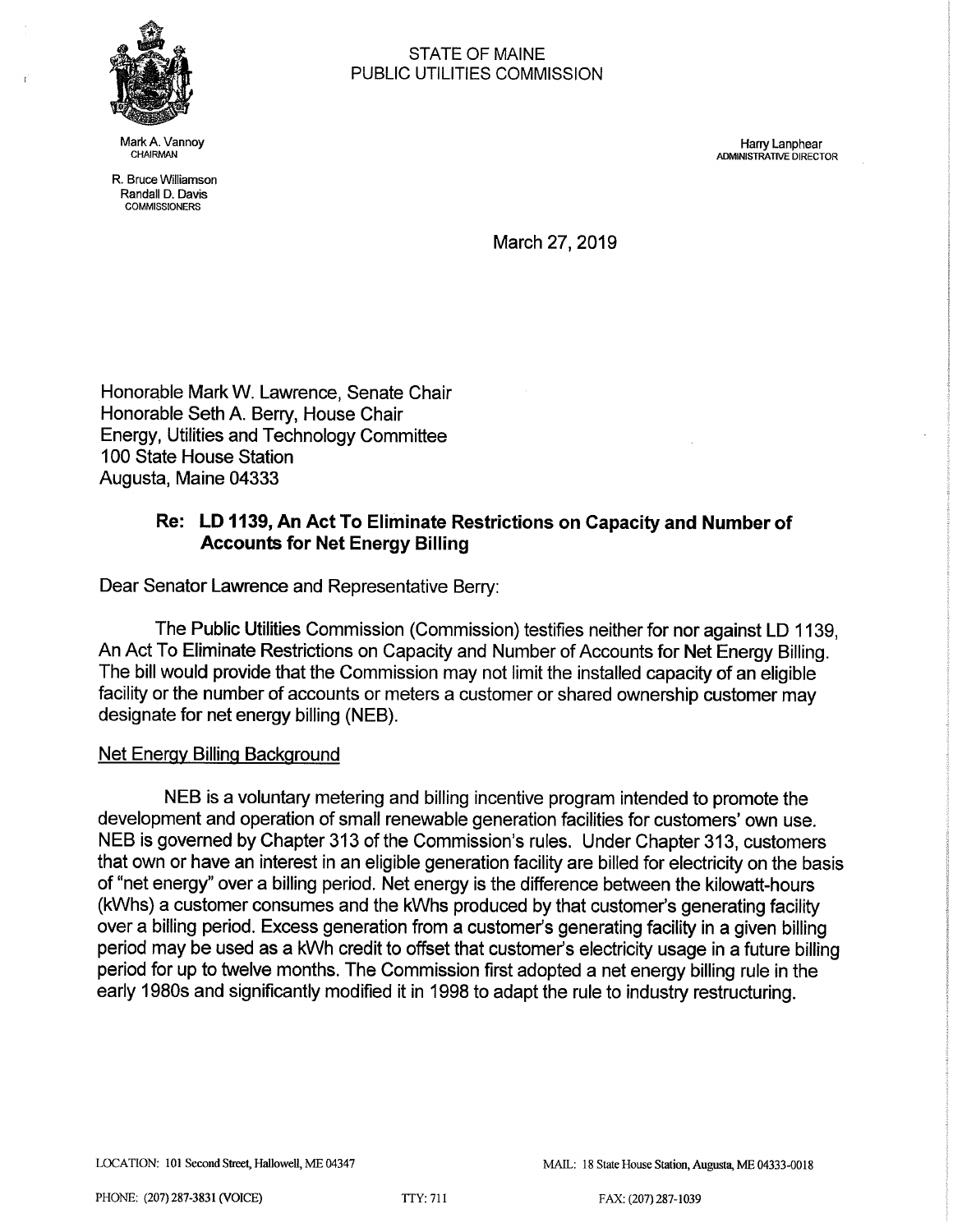The Commission has consistently recognized that NEB supports State energy policies in favor of the promotion and development of renewable, diverse and indigenous electricity supply resources that do not rely on fossil fuels and do not contribute to greenhouse gas emissions. However, the Commission has also consistently recognized that the NEB mechanism results in a shift of transmission and distribution (T&D) utility revenue responsibility from NEB customers to non-NEB customers with corresponding impacts on the rates of non-NEB customers. The cost shift results because NEB customers can use the energy from their facility to offset both the delivery charges (for T&D) and supply service charges (for kWhs) in their utility bill. However, the costs of delivery to serve all customers over poles and wires are generally fixed costs and do not vary based on energy usage. Therefore, the T&D bill offset for NEB customers is ultimately paid for by non-NEB customers.

## Limits on Billing and Meter Accounts

The Commission's current NEB rule limits the capacity of eligible facilities to 660 kW and provides that customers or shared ownership customers may designate no more than 10 accounts or meters for each NEB facility. These restrictions are consistent with the general purpose of NEB, which is to promote the installation of small renewable facilities for customers' own use, and are in recognition of the inherent cost shift resulting from NEB.

For these same reasons, all other states that have NEB programs have limits on eligibility, and these are primarily capacity limits on eligible facilities. Many states have capacity limits significantly lower than Maine's 660 kW, and other states have a capacity limit of 1 or 2 megawatts (MW). One state has a capacity limit of 10 MW.

## Commission Observations

The Commission emphasizes that any legislative action that expands NEB, such as removing the facility capacity limit or the limit on the number of accounts or meters permissible under a single NEB billing arrangement, will necessarily increase the cost shift and associated rate increases to non-NEB customers. The exact impact on rates cannot be determined in advance, because it would depend on the number and size of installations that are developed and qualify for NEB under this new legislation.

Further, in the case of larger facilities and multiple accounts or shared ownership facilities, most of the energy generated will not be used "behind-the-meter" to serve customers' own electricity needs and would, instead, essentially be an export of power onto the grid for which NEB customers would be compensated at the overall retail rate (T&D charge and supply charge) of approximately 17 cents/kWh, which is more than three times the market value of that electricity.

Finally, the Commission notes that the costs of solar installations have and continue to decrease with lower material costs and economies of scale. Two large solar projects have been proposed to be constructed in Maine with little or no subsidy. The Commission has approved a long-term contract with Dirigo Solar LLC for up to <sup>75</sup>MW of solar installations at a cost of 3.4 cents/kWh escalating at 2.5%/year and approved a term sheet with Three Rivers Solar Power, LLC for a 100 MW project at a cost of 3.5 cents/kWh escalating as 2.5%/year.